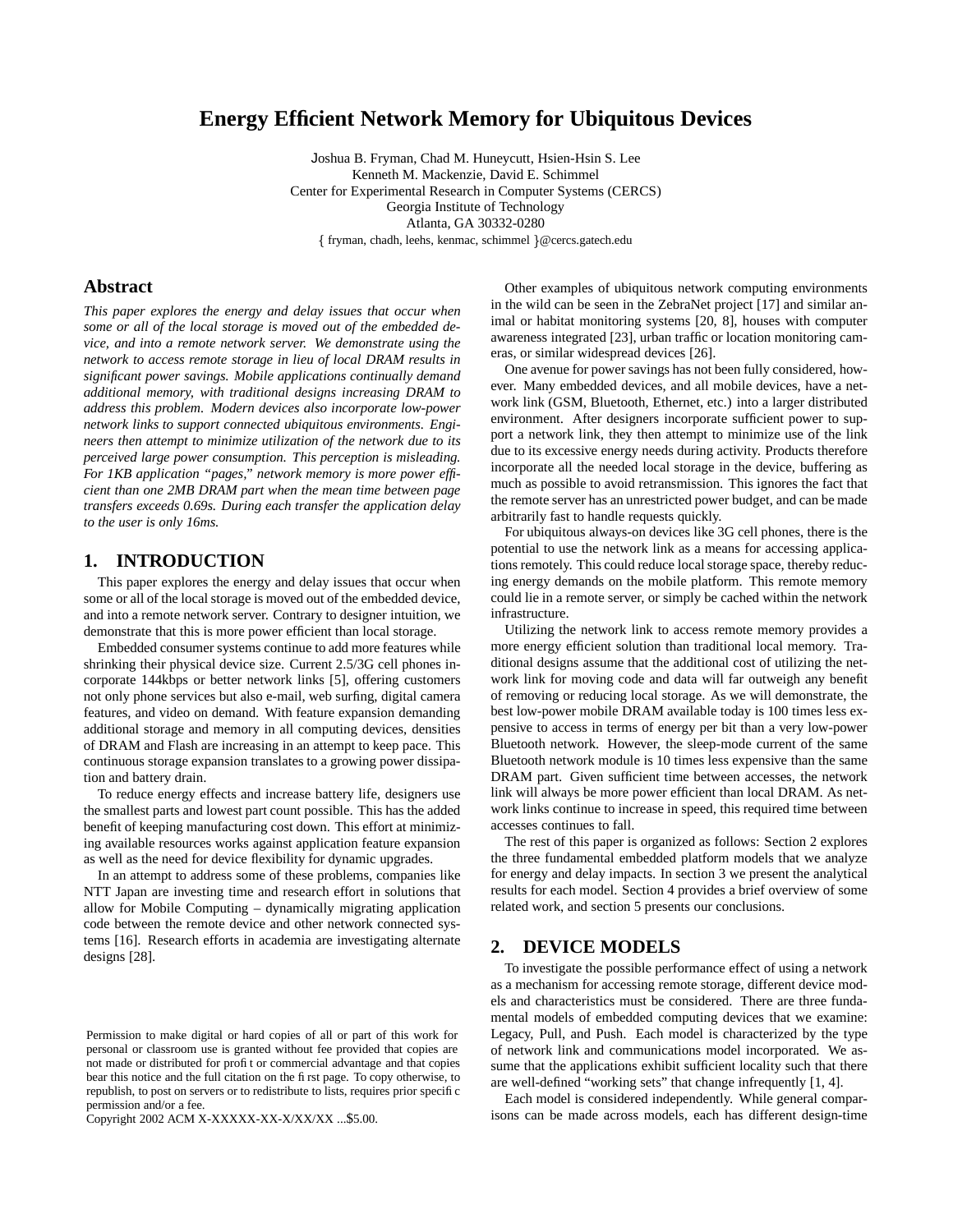

**Figure 1: Basic 3G cell phone or other ubiquitous networked device. On the left is part (A) a typical mobile embedded device. Part (B) on the right shows the small reduction proposed in this work.**

characteristics which make direct comparison difficult. The underlying hardware design behind each model is the same, however, and is shown in Figure 1A.

The basic operation of such a device is that the necessary program and data values are copied from Flash to local DRAM for performance issues. The Flash components draw little current when not in use, and as well could be  $V_{DD}$  gated to draw zero current when idle. This copying requires a large amount of DRAM for holding all or part of the Flash contents.

We propose that by utilizing the network link to access the equivalent contents of Flash from a remote server, a more energy efficient model is constructed at a lower cost. This is achieved by reducing the Flash component to just a boot-block sized unit, and removing some part of DRAM from the local storage. The DRAM removed would normally contain the contents of Flash copied on boot-up or during application mode change.

Instead, we propose only a space large enough to hold the working set is reserved in the local DRAM, along with sufficient space for all local data. This concept for reduction is shown in Figure 1B.

In the following sections, we introduce each of the three embedded models and the notation we use to analyze the energy and delay issues inherent in each. Full analysis of each equation will be discussed in Section 3. Table 1 is provided for a quick reference on the primary variable types introduced below, as well as the subscripts used.

#### **2.1 Legacy**

The "legacy" device was originally conceived and constructed without expectation for ever needing communication. We examine the issues of energy and delay if a network link is added and local storage is reduced. The legacy application remains unchanged, but the code and data now come from network memory.

The original design expected a certain amount of normal energy consumption. To see how adding a network link impacts this, we model the extra energy incurred by not only using the network link to fetch new code and data, but also the energy consumed by the network link when in a sleep state. We assume the network link is only used for fetching new code and data, and that the legacy application itself is not attempting to communicate to other devices.

In order to "request" new code or data, a message must be generated and sent to the remote server. This transmission time,  $T_{TX}$ , will consume power  $P_{TX}$  as determined by the type of network link. Once the request is received at the remote server, there will be some interval of time processing the request,  $T<sub>S</sub>$ , during which there will be additional power consumption on the local device monitoring the network,  $P<sub>S</sub>$ . Once processed, the server will reply with the nec-

|          |                 | Subscript   | Meaning                   |
|----------|-----------------|-------------|---------------------------|
|          |                 | TX          | Network transmit          |
|          |                 | S           | Remote server processing  |
| Variable | Meaning         | RX          | Network receive           |
| P        |                 | Nslp        | Network sleep state       |
|          | Power (Watts)   | N           | Network total             |
| T        | Time (seconds)  | L           | Local storage access      |
| E        | Energy (Joules) | Lslp        | Local storage sleep state |
|          |                 | Idle        | <b>CPU</b> Idle           |
|          |                 | <b>Busy</b> | <b>CPU Busy</b>           |
|          |                 | $\subset$   | Application computing     |

**Table 1: Variables and subscript terms in model equations.**

essary information, which takes time to receive,  $T_{RX}$ , consuming power  $P_{RX}$ . The "payload" of the transmission will consist of some number of bits,  $B_N$ . In comparison, local storage only incurs a very minor time to access,  $T_L$ , with a correspondingly small power use,  $P_L$ . Whether transferred by network or from local storage, the CPU will be idle during these transfers, consuming some power  $P_{Ldle}$ .

Regardless of which method is used – network or local storage – after transferring the payload  $B<sub>N</sub>$ , some amount of time is spent in computation,  $T_C$ , before the next request is generated. During this time, the CPU will consume power while busy,  $P_{Bussy}$ , and the backing store can be put into a powered-down state or sleep mode. Thus, during the work period  $T_C$ , the network link will consume sleep power  $P_{Nslp}$ , and the local storage will consume sleep power,  $P_{Lslp}$ .

The total energy consumed by the network link in the legacy model is

$$
E_{TX} = T_{TX} \cdot (P_{TX} + P_{I dle}) \tag{1}
$$

$$
E_S = T_S \cdot (P_{RX} + P_{I dle}) \tag{2}
$$

$$
E_{RX} = T_{RX} \cdot (P_{RX} + P_{I dle}) \tag{3}
$$

$$
E_C = T_C \cdot (P_{Nslp} + P_{Busy}) \tag{4}
$$

$$
E_N = E_{TX} + E_S + E_{RX} + E_C \tag{5}
$$

and the total energy in the local storage model is

$$
E_L = T_L \cdot (P_L + P_{I\,d\,le}) + T_C \cdot (P_{L\,slp} + P_{B\,us\,s}) \tag{6}
$$

In terms of energy, the network model is equivalent to the local storage model when  $E<sub>N</sub> = E<sub>L</sub>$ , but to consider the delay impact on application performance, we construct the energy-delay product:

$$
E_N \cdot (T_{TX} + T_S + T_{RX} + T_C) = E_L \cdot (T_L + T_C) \tag{7}
$$

Solving this equation for  $T_C$  provides the energy-delay equilibrium point where using a network backing store is equivalent to using local storage. When  $T_C$  is greater than this equilibrium value, the network link is more efficient from a total system perspective.

#### **2.2 Pull**

Unlike the isolated model, the pull model assumes a network link has been incorporated in the embedded device since creation. The characterization "pull" comes from how the network is used: the local device, only at its own direction, pulls information from the network. External network devices can not arbitrarily send information to a device operating in a "pull" mode.

Using the same notation as the legacy model, however, there are only minor differences in the energy analysis. In the pull model, the original design engineers already budgeted power for a network link. The link, however, was expected to be in a power-down sleep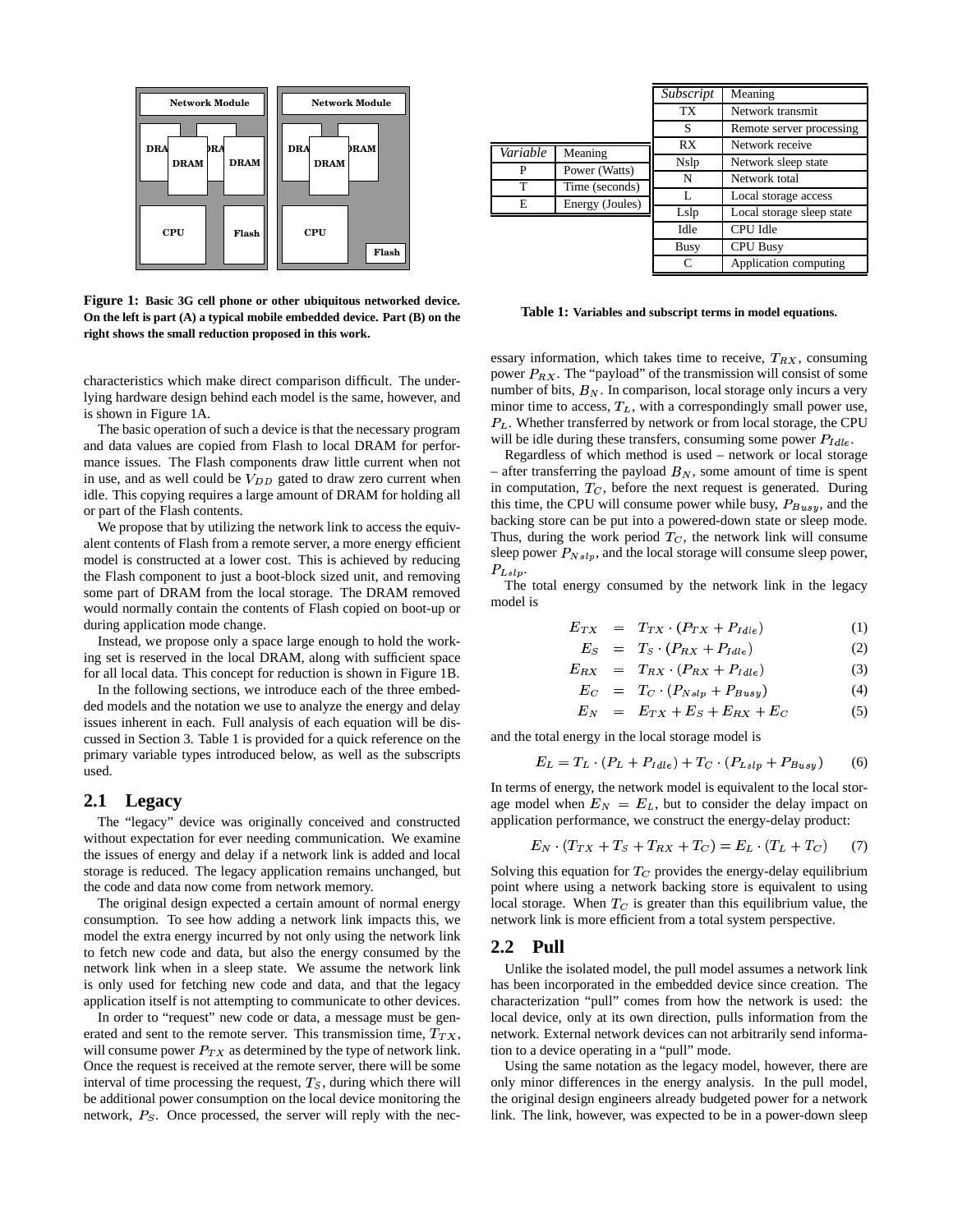state during normal operation except when the program requested remote activity. We only need to calculate the impact of new behavior (additional traffic) over the original expected behavior (sleep state). Therefore, we need to account for the *difference* between the network link being in sleep state as opposed to actively sending and receiving messages.

The result is that the original equations 1 through 4 are replaced with

$$
E_{TX} = T_{TX} \cdot (P_{TX} + P_{I dle} - P_{N slp}) \tag{8}
$$

$$
E_S = T_S \cdot (P_{RX} + P_{Idle} - P_{Nslp}) \tag{9}
$$

$$
E_{RX} = T_{RX} \cdot (P_{RX} + P_{Idle} - P_{Nslp}) \tag{10}
$$

$$
E_C = T_C \cdot P_{Busy} \tag{11}
$$

The equations for local energy 6 and the energy- delay product 7 are otherwise the same.

# **2.3 Push**

Similar to the pull model, the push model also assumes a network link was built-in originally. The difference between the pull and push model lies in how the network link is used. With the pull model, only the local device could initiate connections to other network services. In the push model, the network link is always "on" so that if not actively transmitting, it is in receive-listen mode. Thus external network services can immediately "push" information to the local device, such as email notices, software upgrades, etc.

As the pull model reduced the energy drain to store information in the network compared to the legacy model, the push model reduces the drain further. Since the device was designed assuming an always active receive mode network, the original design expected to have a large power dissipation for this purpose. Therefore, we subtract the power term for normal receive-mode network links,  $P_{RX}$ , rather than the smaller power term for a sleep-mode link as in the pull model. That is, we again replace equations 1 through 4 by

$$
E_{TX} = T_{TX} \cdot (P_{TX} + P_{Iale} - P_{RX}) \tag{12}
$$

$$
E_S = T_S \cdot (P_{RX} + P_{I\,dle} - P_{RX}) \tag{13}
$$

$$
E_{RX} = T_{RX} \cdot P_{I dle} \tag{14}
$$

$$
E_C = T_C \cdot P_{Busy} \tag{15}
$$

As with the pull model, the local energy and energy-delay product equations remain the same.

# **3. ANALYSIS**

We now analyze in detail both the energy equilibrium point as well as the energy-delay product for each of the three modes discussed in Section 2. In order to have a quantitative analysis, we obtained technical data on various low-power current market products for both DRAM and Flash memory.

Using data sheets available from vendors including Elpida, Fujitsu, Intel, Micron, NEC, and Samsung, we selected low-power or "mobile" parts to represent typical market performance. We calculate the energy consumption in terms of pJ per bit by computing the *best*-case power consumption listed in the electrical characteristics of each product. This gives us a relative measure of how much energy is used in a *best*-case situation to read or write to the local storage device. During sleep mode, these devices consume very low current but still require some power for refresh functions. These calculations are shown for DRAM in Table 2, and Flash in Table 3.

Similarly, we calculate energy information from the data sheets published by several network link vendors. In a similar manner as for the DRAM, we determine the *worst*-case power per bit consumed, and the standby or sleep-mode power. In this situation, the transmit (TX) and receive (RX) currents are considered separately, as some links display different needs by operating state. We restricted our search to monolithic, fully-integrated network modules to ensure valid power measurements. Using multiple chip solutions requires external components and glue logic which make power calculation difficult if not impossible. The components we considered and their power calculations are shown in Table 4.

For our analysis, we demonstrate a conservative extreme: *best*case local storage vs. *worst*-case network links for remote storage. While neither of these models is generally realistic, they demonstrate the *extreme* bounds where network links are more effective than local storage. Thus in actual application, network links should be more efficient than we demonstrate here.

#### **3.1 Simplifications**

To reduce the complexity of analysis, we make several simplifying assumptions:

First, we assume that the local device will not transfer user data (dirty data) into the network for storage, but will keep it all locally. The bulk of transfers we consider to be code, unalterable items such a video streams, or one-time user-centric data such as email. While email could be buffered on a remote server and not stored locally, it still represents this model in that reading email is no different than receiving a new program to run.

Second, we assume that the "request" for code or data to a remote server can be encapsulated in a 64-byte packet. This could be reduced or expanded based on the network topology and error handling needs, but has sufficient storage space for simple requests.

Third, we assume that the "response" packet being a variablepayload version of the "request" packet will consist of 20 bytes for control information followed by the actual payload of size  $B<sub>N</sub>$  bits.

Fourth, we simplify what "local storage" means. Since Flash is substantially slower than DRAM, we assume that the application is copied from Flash to DRAM for faster execution, and then Flash is placed in deep-sleep mode. Therefore, we *ignore* the contribution of Flash to the total energy for the *best*-case memory analysis.

Finally, we assume that for the total count of DRAM chips, at least one is for mirroring Flash. However, based on the working set principle [6], only a small fraction of this space is actually needed at any given moment. Rather than store an entire mirror image, only sufficient space for the working set should be reserved in local DRAM, with excess DRAM then removed. By using the network link to access applications, we can also shrink the Flash such that it contains only a boot image, and not all applications that could ever be run. Since steady-state mode changes occur relatively infrequently [1, 4], the need to load new code and data from the network will also occur infrequently.

Therefore, our analysis uses the assumption that *one* DRAM chip is removed, although it could include reducing Flash as well. For the local storage comparison, we ignore the effects of initiating and waiting for memory access, and assume all accesses begin instantaneously at the maximum supported rate of the DRAM device. Moreover, we assume transition from idle- or sleep-mode to active- mode is also instantaneous. We assume minimal  $V_{DD}$  and current consumption at all times, while ignoring refresh operations. This constitutes a *best*-case memory model.

The *worst*-case network model uses typical  $V_{DD}$  with worst-case current consumption in all cases. With slower transfer rates, higher current consumption, and a long duration of remote server processing  $T<sub>S</sub>$ , the network appears unattractive for energy savings at first glance. We will now demonstrate that this is not the case.

For analysis arguments, we use for the DRAM device a Fujitsu FCRAM model MB82D01171A, a 2MB part with the lowest power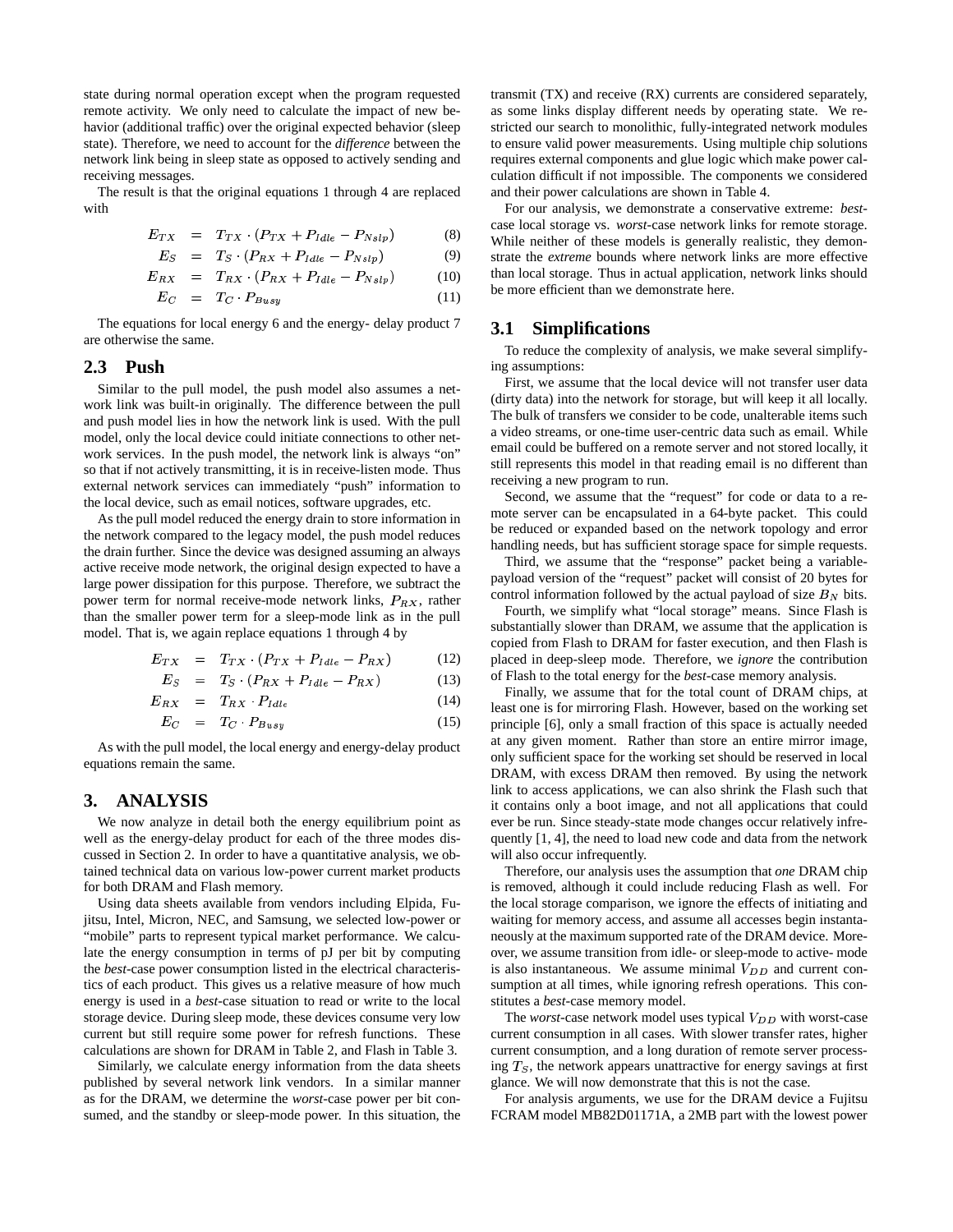

**Figure 2:** LEGACY: Duration of computation  $T_C$  required for the network link to more energy efficient, where  $T_S$  and  $B_N$  vary.

consumption of all devices measured in pJ/bit. Our network link model is the CSR BC2-Ea, a fully integrated Bluetooth module. Our CPU model is the DEC SA-110, a 0.5W processor during high computation and 0.02W during idle periods [22].

#### **3.2 Legacy**

The legacy model presents the worst energy-delay product result. We have added a network link to a design that did not expect it. For the network link to be more efficient than local DRAM, it requires a significant amount of time spent in computation,  $T_C$ . Figure 2 illustrates the energy-delay solution of Equation 7 for  $T_C$  such that the network link is as effective as the local DRAM, using different values for server processing time  $T_S$ . Times beyond this  $T_C$  are a "win" for using remote storage instead of local storage.

As the figure illustrates, when  $T_S$  is large it dominates the energydelay product. Given sufficiently large sizes to transfer, however, the network becomes the limiting factor in the result. This presents the strong argument that optimization of the remote server for rapid response times will have a more significant impact on the energy efficiency of the local device than any other network characteristic.

## **3.3 Pull**

The pull model provides better energy-delay results than the isolated model, as can be expected from subtracting the sleep mode power. However, the improvement turns out to be small compared to the energy costs associated with transferring the data as well as the remote server processing time  $T<sub>S</sub>$ . Figure 3 shows a very similar energy-delay solution to that of Figure 2.

The difference between legacy and pull models is approximately 8%. While this is an improvement, the dominating factor in the energy-delay product is not the sleep mode energy consumed.

This analysis does indicate, however, that adding a network link to a legacy system when using a pull-based communications model will have a small impact when compared to the energy consumed by local storage devices.

#### **3.4 Push**

The push model uses the least additional energy and thereby benefits most from using remote storage. Since the network link is already expected to be in a receive-mode state at all times, the only extra energy used to access remote storage is the energy of the transmit operations. Figure 4 demonstrates an energy-delay savings that is substantial compared to a pull model.



**Figure 3: PULL: Duration of computation that must pass for the**  ${\bf n}$  etwork link to be more energy efficient, where  $T_S$  and  $B_N$  vary.



**Figure 4:** PUSH: Duration of computation  $T_C$  that must pass for the network link to more energy efficient, where  $T_S$  and  $B_N$  vary.

The energy-delay benefit for a 1KB "page" change with  $T_S$  of 10ms in the legacy model required 4.3s as a minimum change interval. With the push model, this time is reduced to 0.69s. In relative comparison, this same 1KB "page" of code loaded across the network with  $T_s = 10ms$  will present an application delay of 0.016s to the user while accessing the network.

A larger "page" size to transfer may be more realistic to consider, however. For a 32KB change with  $T_s = 10ms$ , the legacy model requires 26.6s. The push model reduces this time to 4.24s. The delay the user experiences while the network transfer occurs is 0.185s.

#### **4. RELATED WORK**

Utilization of the network as a mechanism for accessing backing store as a low-power mechanism is novel. Prior work concentrated on using remote memories for high-performance reasons, avoiding accesses to slow disks or to expand memory for working sets of code or data [7, 25, 10, 21, 15, 14, 11]. Other work examining the network in power-limited devices has concentrated and minimizing the usage [12] and optimizing protocols.

A significant amount of effort is being spent to find ways of improving the overall energy efficiency of networks. WLANs can improve their efficiency by using ad-hoc relaying [19]. Other efforts have looked at tying battery level with ad-hoc routing methods to in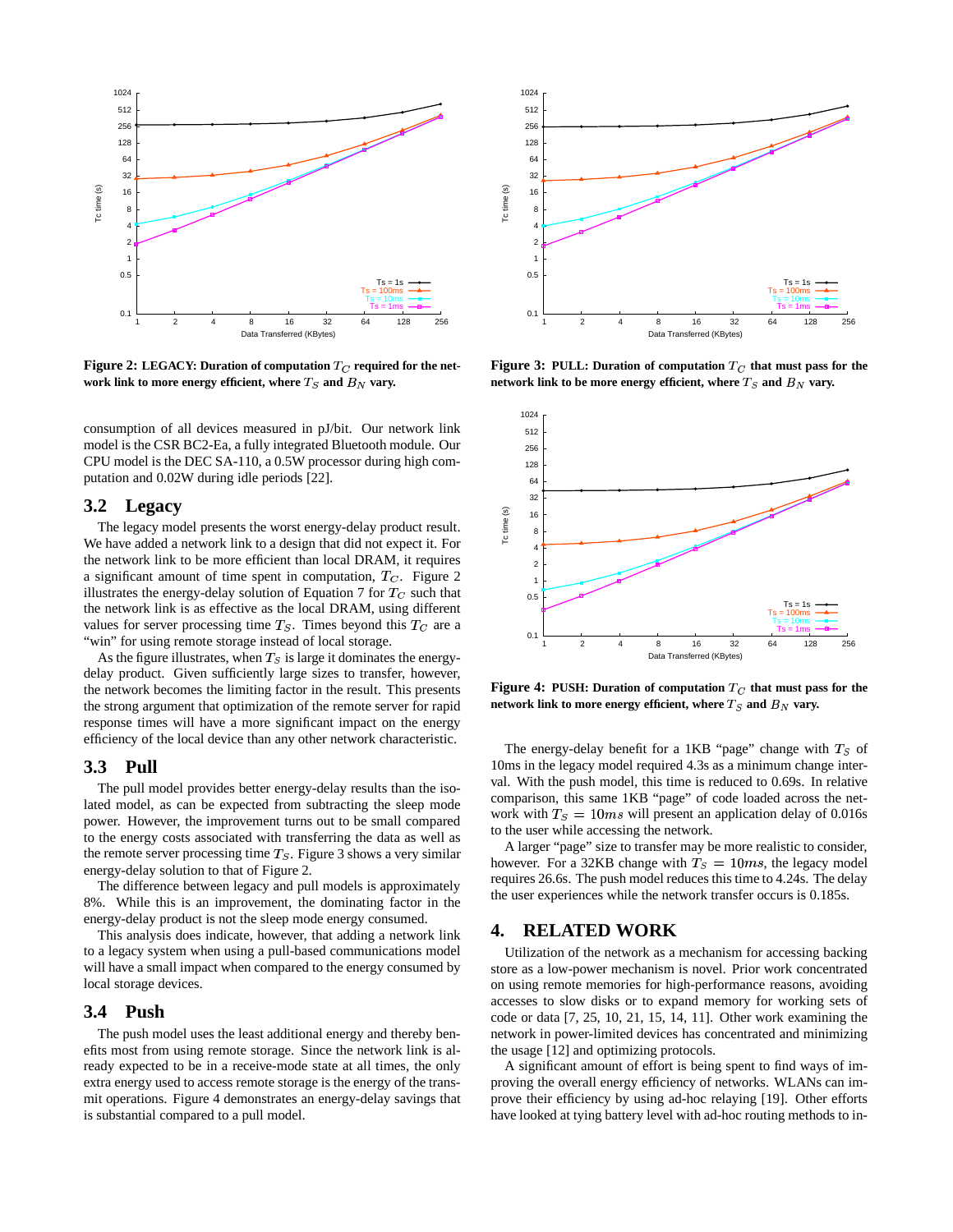crease network robustness as well as node run-times [18], or trying to characterize the energy usage in wireless devices [9].

Using the availability of low-power short-range devices such as Bluetooth, others are building larger networks in an energy-efficient manner. These new systems compete with other, more traditional, network options [2]. Such efforts strengthen the viability of using otherwise limited hardware.

Other efforts are focusing on expanding CPU on-die storage with addressable memory [24, 3, 27] to reduce energy consumption and improve performance. One group has proposed to reduce or eliminate local storage by using a client-server network storage model [13].

With each generation of network technology, data rates increase and power consumption decreases (see Table 4 for examples). Nextgeneration technology such as Ultra-Wideband is anticipated to be higher data rate and lower power than current Bluetooth devices, with improved range. As network links approach the performance characteristics in bandwidth and power of local DRAM, the argument for moving to network-based storage becomes more evident.

# **5. CONCLUSION**

Typical designs for embedded platforms include multiple lowpower local storage parts such as DRAM and Flash. Many contemporary devices also include a network link of some type. Design efforts focus on minimizing the energy consumption of the network by adding sufficient local storage to hold all possible programs and data that users need. We have shown that the underlying assumption is misleading, and that using remote servers to store information can be more energy-efficient than using local storage. Accounting for processing times, protocol overheads, and using *best*-case local storage behavior versus *worst*-case network link behavior, we demonstrated that networks are more efficient when transfer times exceed a small threshold.

For a reasonable, average working set of 32KB transferred via the network, the link is more efficient than local DRAM if transfers occur no more frequently than every 4.24s, using a push model. This assumes the network link replaces *one* local 2MB DRAM chip. Removal of larger or multiple components makes network usage even more efficient.

Today, network links use 100 times the energy of DRAM during accesses, but consume 10 times less energy during sleep. Network devices continue to approach low-power DRAM performance characteristics in terms of speed and power, making network memory increasingly attractive. The reduction in part count, and thus price, can aid in the marketing of disposable devices such as cell phones. This model where applications are downloaded on demand also provides a mechanism for pay-per-use services, such as custom games or video players. We are currently working on detailed simulations to study the impact of this network memory model on overall network congestion.

# **6. ACKNOWLEDGEMENTS**

This work was funded in part by the National Science Foundation under grants CCR-98-76180, CCR-01-21638, and EIA-99-72872.

#### **7. REFERENCES**

- [1] Gheith A. Abandah and Edward S. Davidson. Configuration Independent Analysis for Characterizing Shared-Memory Applications. Technical report, EECS Department, Univerisity of Michigan, CSE-TR-357-98 1998.
- [2] Simon Baatz, Christoph Bieschke, Matthias Frank, Karmen Kühl, Peter Martini, and Christoph Scholz. Building Efficient Bluetooth Scatternet Topologies from 1-Factors. In *Proceedings of the IASTED*

*International Conference on Wireless and Optical Communications*, July 2002.

- [3] Rajeshwari Banakar, Stefan Steinke, Bo-Sik Lee, M. Balakrishnan, and Peter Marwedel. Scratchpad Memory: A Design Alternative for Cache On-chip memory in Embedded Systems. In *Proceedings of the 10th International Workshop on Hardware/Software Codesign*, May 2002.
- [4] Ravi Batchu, Saul Levy, and Miles Murdocca. A Study of Program Behavior to Establish Temporal Locality at the Function Level. Technical report, Rutgers University, DCS TR-475 2001.
- [5] J. Blecher. Cell Phone Carrier Technology Chart. CNet Wireless Watch (http://www.cnet.com/wireless), September 2001.
- [6] Peter J. Denning. Virtual Memory. In *Computing Surveys*, volume 2, No. 3, pages 153–189, September 1970.
- [7] Sandhya Dwarkadas, Nikolaos Hardavellas, Leonidas Kontothanassis, Rishiyur Nikhil, and Robert Stets. Cashmere-VLM: Remote Memory Paging for Software Distributed Shared Memory. In *Proceedings of the International Parallel Processing Symposium and the Symposium on Parallel and Distributed Processing*, pages 153–159, 1999.
- [8] Deborah Estrin, David Culler, Kris Pister, and Gaurav Sukhatme. Connecting the Physical World with Pervasive Networks. In *Pervasive Computing*, Jan 2002.
- [9] Laura Marie Feeney and Martin Nilsson. Investigating the energy consumption of a wireless network interface in an ad hoc networking environment. In *IEEE INFOCOM*, 2001.
- [10] Michail D. Flouris and Evangelos P. Markatos. The Network RamDisk: Using Remote Memory on Heterogeneous NOWs. In *Cluster Computing*, volume 2, pages 281–293, 1999.
- [11] Kieran Hart and David R. Cheriton. Application-Controlled Physical Memory using External Page-Cache Management. In *ASPLOS*, pages 187–197, 1992.
- [12] Paul J.M. Havinga and Gerard J.M. Smit. *Energy-efficient Wireless Networking for Multimedia Applications*. 2000.
- [13] Chad M. Huneycutt, Joshua B. Fryman, and Kenneth M. Mackenzie. Software Caching using Dynamic Binary Rewriting for Embedded Devices. In *International Conference on Parallel Processing*, 2002.
- [14] Liviu Iftode, Kai Li, and Karin Petersen. Memory Servers for Multicomputers. In *Proceedings of the IEEE International Computer Conference*, pages 543–547, 1993.
- [15] Sotiris Ioannidis, Evangelos P. Markatos, and Julia Sevaslidou. On Using Network Memory to Improve the Performance of Transaction-Based Systems. In *International Conference on Parallel and Distributed Processing Techniques and Applications*, 1998.
- [16] NTT Japan. BLUEBIRD Project. 2003. http://www.ntts.co.jp/java/bluegrid/en/.
- [17] Philo Juang, Hidekazu Oki, Yong Wang, Margaret Martonosi, Li-Shiuan Peh, and Daniel Rubenstein. Energy-Efficient Computing for Wildlife Tracking: Design Tradeoffs and Early Experiments with ZebraNet. In *Proceesings of ASPLOS-X*, October 2002.
- [18] D. Kim, J.J. Garcia-Luna-Aceves, K. Obraczka, J. Cano, and P. Manzoni. Power-Aware Routing Based on The Energy Drain Rate for Mobile Ad Hoc Networks. In *Proceedings of the IEEE International Conference on Computer Communication and Networks*, October 2002.
- [19] M. Kubisch, S. Mengesha, D. Hollos, H. Karl, and A. Wolisz. Applying ad-hoc relaying to improve capacity, energy efficiency, and immission in infrastructure-based WLANs. Technical report, Technical University Berlin, July 2002.
- [20] Alan Mainwaring, Joseph Polastre, Robert Szewczyk, David Culler, and John Anderson. Wireless Sensor Networks for Habitat Monitoring. In *ACM International Workshop on Wireless Sensor Networks and Applications*, September 2002.
- [21] Evangelos P. Markatos and George Dramitinos. Implementation of a Reliable Remote Memory Pager. In *USENIX*, pages 177–190, 1996.
- [22] James Montanaro and et al. A 160-MHz, 32-b, 0.5-W CMOS RISC Microprocessor. In *IEEE Journal of Solid-State Circuits*, volume 31, No. 11, pages 1703–1714, November 1996.
- [23] Georgia Institute of Technology. The Aware Home Project. 1999-2003. http://www.cc.gatech.edu/fce/ahri/ publications/index.html.
- [24] Preeti Ranjan Panda and Nikil D. Dutt. Memory Architectures for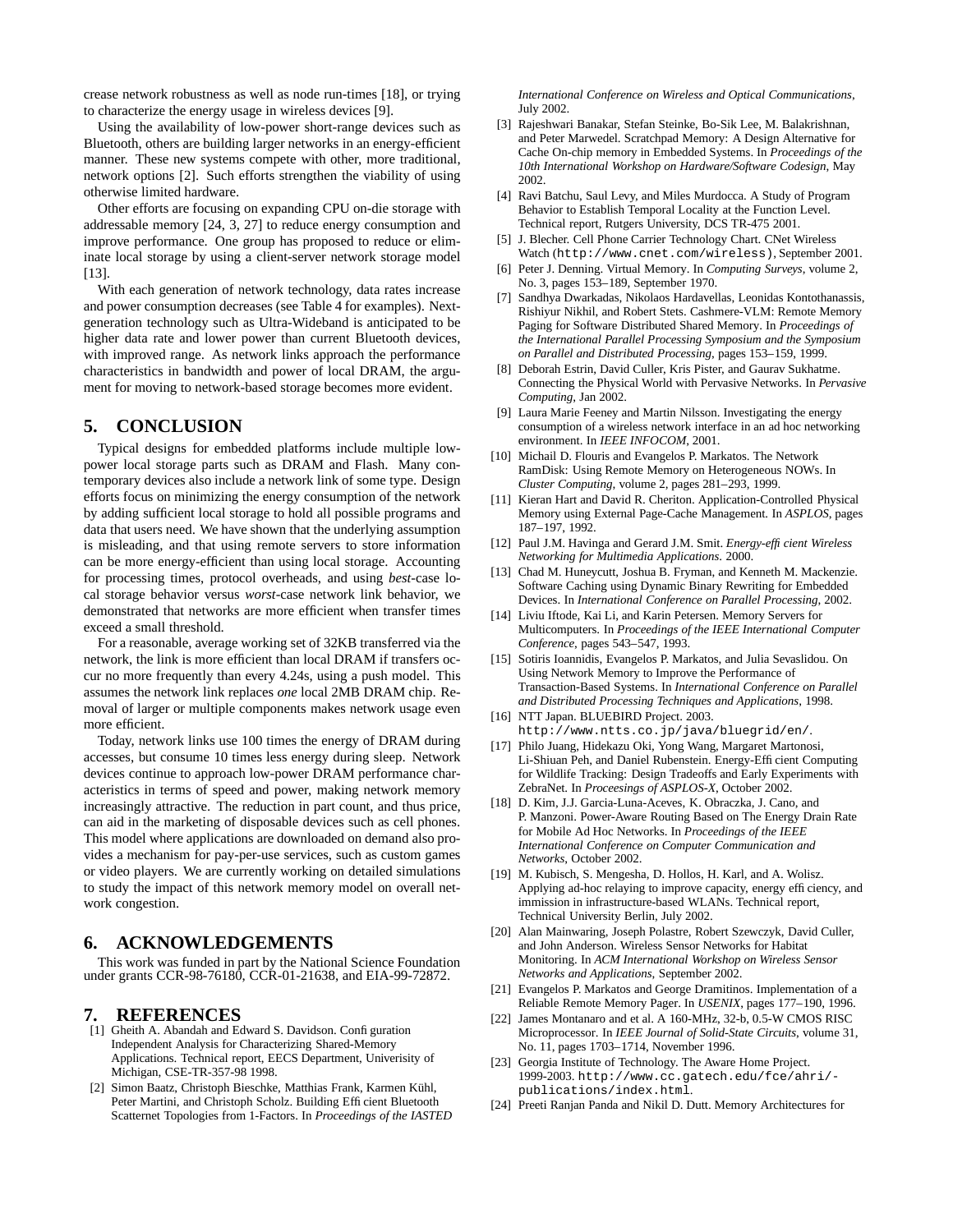Embedded Systems-On-Chip. In *Proceedings of High Performance Computing*, December 2002.

- [25] Dionisios Pnevmatikatos and Evangelos P. Markatos. On Using Network RAM as a non-volatile Buffer. In *Cluster Computing*, volume 4, pages 295–303, 1999.
- [26] Sameer Tilak, Nael Abu-Ghazaleh, and Wendi Heinzelman. A Taxonomy of Wireless Micro-Sensor Network Models. In *Mobile Computing and Communication Review*, April 2002.
- [27] Manish Verma, Stefan Steinke, and Peter Marwedel. Data Partitioning for Maximal Scratchpad Usage. In *Proceedings of Asia South Pacific Design Automated Conference*, January 2003.
- [28] Dong Zhou, Santosh Pande, and Karsten Schwan. Method Partitioning - Runtime Customization of Pervasive Programs without Design-time Application Knowledge. In *International Conference on Distributed Computing Systems*, May 2003.